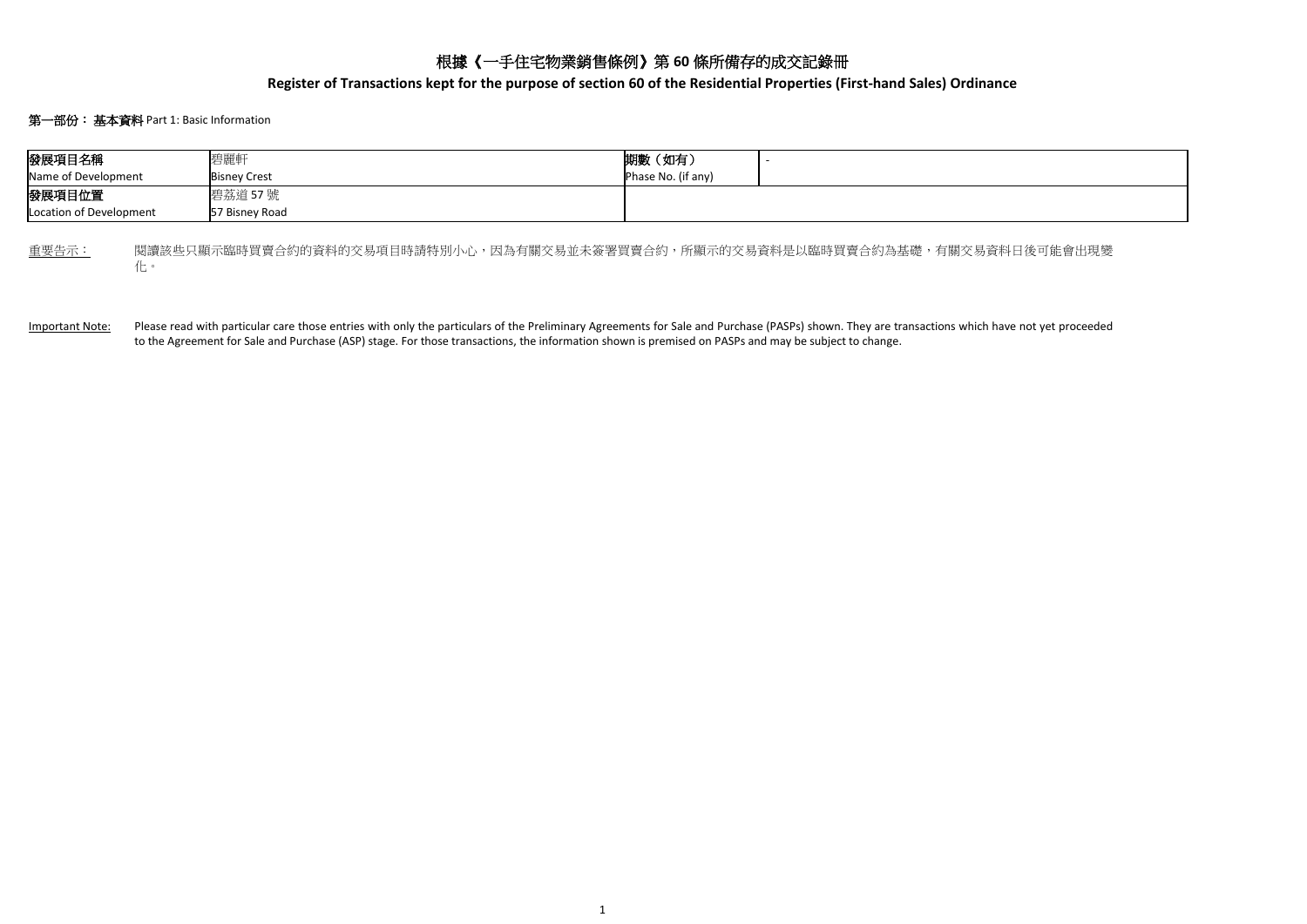| (A)                                                      | (B)                                               | (C)                                                                                                      | (D)                                                                                                                                                        |                                                                         |                         |                                            | (E)                              | (F)                                                             | (G)                                                                                                                                                                      | (H)                                                     |
|----------------------------------------------------------|---------------------------------------------------|----------------------------------------------------------------------------------------------------------|------------------------------------------------------------------------------------------------------------------------------------------------------------|-------------------------------------------------------------------------|-------------------------|--------------------------------------------|----------------------------------|-----------------------------------------------------------------|--------------------------------------------------------------------------------------------------------------------------------------------------------------------------|---------------------------------------------------------|
| 臨時買賣合約的<br>日期<br>(日-月-年)<br>Date of PASP<br>(DD-MM-YYYY) | 買賣合約的日期<br>(日-月-年)<br>Date of ASP<br>(DD-MM-YYYY) | 終止買賣合約<br>的日期<br>(如適用)<br>(日-月-年)<br>Date of<br>termination of<br>ASP<br>(if applicable)<br>(DD-MM-YYYY) | 住宅物業的描述(如包括車位,請一併提供<br>有關車位的資料)<br>Description of Residential Property (if parking space is<br>included, please also provide details of the parking space) |                                                                         |                         |                                            | 售價修改的細節<br>及<br>日期(日-月-年)        |                                                                 | 買方是賣方<br>的有關連人<br>士                                                                                                                                                      |                                                         |
|                                                          |                                                   |                                                                                                          | 大廈名稱<br><b>Block Name</b>                                                                                                                                  | 樓層<br>Floor<br>屋號(House Number) / 屋                                     | 單位<br>Unit              | 車位(如有)<br>Car-parking<br>space (if any)    | 成交金額<br><b>Transaction Price</b> | Details and date<br>(DD-MM-YYYY)<br>of any revision of<br>price | 支付條款<br>Terms of Payment                                                                                                                                                 | The purchaser<br>is a related<br>party to the<br>vendor |
| 31-05-2022                                               | 08-06-2022                                        |                                                                                                          | 低座<br>Lower Block                                                                                                                                          | 名(Name of the House)<br>地下及一樓<br><b>Ground Floor</b><br>and First Floor | 單位-01<br>Unit-01        | 地下停車位<br>10號<br>Car Parking<br>Space No.10 | \$102,000,000                    |                                                                 | 招標文件第4-A號 Tender Document No. 4-A<br>(1) 支付條款 A (見備註 7(c)(i))<br>Term of Payment A (See Remark 7(c)(i))<br>(2)送贈傢俱優惠(見備註 7(d))<br>Free Furniture Offer (See Remark 7(d)) |                                                         |
| 31-05-2022                                               | 07-06-2022                                        |                                                                                                          | 低座<br>Lower Block                                                                                                                                          | 二樓及三樓<br>Second Floor<br>and Third<br>Floor                             | 單位-18<br><b>Unit-18</b> | 地下停車位<br>22號<br>Car Parking<br>Space No.22 | \$61,300,000                     |                                                                 | 招標文件第2-W號 Tender Document No. 2-W<br>(1) 支付條款A1 (見備註7(c)(ii))<br>Term of Payment A1 (See Remark 7(c)(ii))                                                                |                                                         |
| 01-06-2022                                               | 09-06-2022                                        |                                                                                                          | 低座<br>Lower Block                                                                                                                                          | 二樓及三樓<br>Second Floor<br>and Third<br>Floor                             | 單位-17<br>$Unit-17$      |                                            | \$60,000,000                     |                                                                 | 招標文件第2-Q號 Tender Document No. 2-Q<br>(1) 支付條款A (見備註7(c)(i))<br>Term of Payment A (See Remark 7(c)(i))                                                                    |                                                         |
| 08-06-2022                                               | 14-06-2022                                        |                                                                                                          | 低座<br>Lower Block                                                                                                                                          | 二樓及三樓<br>Second Floor<br>and Third<br>Floor                             | 單位-19<br>Unit-19        | 地下停車位<br>19號<br>Car Parking<br>Space No.19 | \$66,000,000                     |                                                                 | 招標文件第5-E號 Tender Document No. 5-E<br>(1) 支付條款A (見備註7(c)(i))<br>Term of Payment A (See Remark 7(c)(i))                                                                    |                                                         |
| 13-06-2022                                               | 20-06-2022                                        |                                                                                                          | 低座<br>Lower Block                                                                                                                                          | 二樓及三樓<br>Second Floor<br>and Third<br>Floor                             | 單位-16<br>Unit-16        | 地下停車位<br>20號<br>Car Parking<br>Space No.20 | \$64,380,000                     |                                                                 | 招標文件第3-Q號 Tender Document No. 3-Q<br>(1) 支付條款A (見備註7(c)(i))<br>Term of Payment A (See Remark 7(c)(i))<br>(2)送贈傢俱優惠(見備註 7(d))<br>Free Furniture Offer (See Remark 7(d))   |                                                         |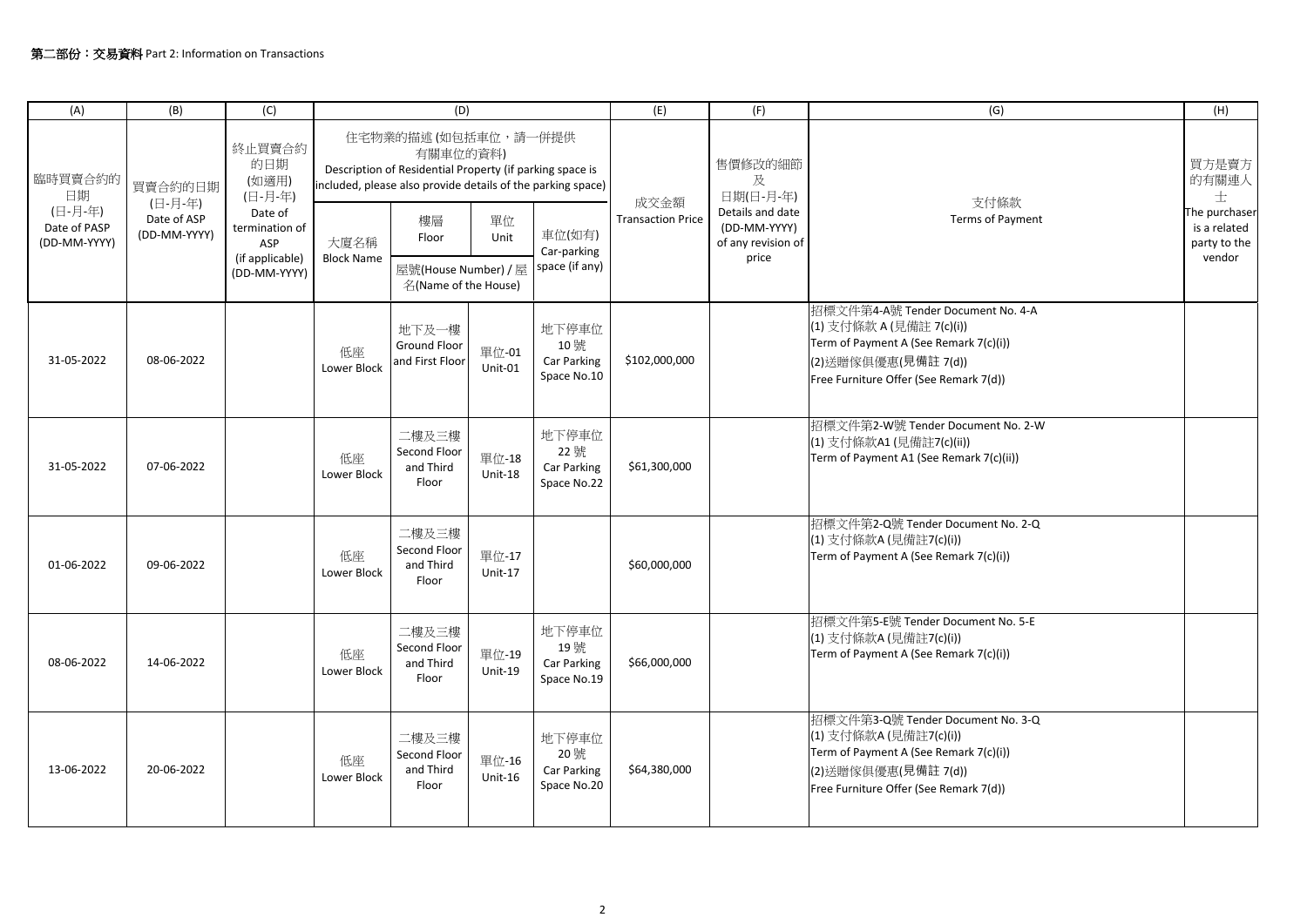## 第三部份:備註 Part 3: Remarks

1. 關於臨時買賣合約的資料(即(A), (D), (E), (G)及(H)欄)須於擁有人訂立該等臨時買賣合約之後的 24 小時內填入此記錄冊。 在擁有人訂立買賣合約之後的 1 個工作日之內,賣方須在此紀錄冊內記入該合約的日期及在(H)欄所述的 交易詳情有任何改動的情況下,須在此紀錄冊中修改有關記項。

Information on the PASPs (i.e. columns(A), (D), (E), (G) and(H)) should be entered into this register within 24 hours after the owner enters into the relevant PASPs. Within 1 working day after the date on which the owner e relevant ASPs, the vendor must enter the date of that agreement in this register and revise the entry in this register if there is any change in the particulars of the transaction mentioned in column (H).

- 2. 如買賣合約於某日期遭終止,賣方須在該日期後的 1 個工作日內,在此紀錄冊(C)欄記入該日期。 If an ASP is terminated, the vendor must within 1 working day after the date of termination, enter that date in column (C) of this register.
- 3. 如在簽訂臨時買賣合約的日期之後的 5 個工作日内未有簽訂買賣合約,賣方可在該日期之後的第 6 個工作日在(B)欄寫上「簽訂臨時買賣合約後交易再未有進展」,以符合一手住宅物業銷售條例第 59(2)(c)條的要求。 If the PASP does not proceed to ASP within 5 working days after the date on which the PASP is entered into, in order to fulfill the requirement under section 59(2)(c) of the Residential Properties (First-hand Sales) Ordina state "the PASP has not proceeded further" in column (B) on the sixth working day after that date.

4. 在住宅物業的售價根據一手住宅物業銷售條例第 35(2)條修改的日期之後的 1 個工作日之内,賣方須將有關細節及該日期記入此紀錄冊(F)欄。 Within 1 working day after the date on which the price of a residential property is revised under section 35(2) of the Residential Properties (First-hand Sales) Ordinance, the Vendor must enter the details and that date in register.

- 5. 賣方須一直提供此記錄冊,直至發展項目中的每一住宅物業的首份轉讓契均已於土地註冊處註冊的首日完結。 The Vendor should maintain this Register until the first day on which the first assignment of each residential property in the development has been registered in the Land Registry.
- 6. 本記錄冊會在(H)欄以"√"標示買方是賣方的有關連人士的交易。如有以下情況,某人即屬賣方的有關連人士-
	- (a) 該賣方屬法團,而該人是-
		- (i) 該賣方的董事,或該董事的父母、配偶或子女;
		- (ii) 該賣方的經理;
		- (iii) 上述董事、父母、配偶、子女或經理屬其董事或股東的私人公司;
		- (iv) 該賣方的有聯繫法團或控權公司;
		- (v) 上述有聯繫法團或控權公司的董事,或該董事的父母、配偶或子女;或
		- (vi) 上述有聯繫法團或控權公司的經理;
	- (b) 該賣方屬個人,而該人是-
		- (i) 該賣方的父母、配偶或子女;或
		- (ii) 上述父母、配偶或子女屬其董事或股東的私人公司;或
	- (c) 該賣方屬合夥,而該人是-
		- (i) 該賣方的合夥人,或該合夥人的父母、配偶或子女;或
		- (ii) 其董事或股東為上述合夥人、父母、配偶或子女的私人公司。

The transactions in which the purchaser is a related party to the vendor will be marked with"√" in column (H) in this register. A person is a related party to a vendor if -

- (a) where that vendor is a corporation, the person is
	- (i) a director of that vendor, or a parent, spouse or child of such a director;
	- (ii) a manager of that vendor;
	- (iii) a private company of which such a director, parent, spouse, child or manager is a director or shareholder;
	- (iv) an associate corporation or holding company of that vendor;
	- (v) a director of such an associate corporation or holding company, or a parent, spouse or child of such a director; or
	- (vi) a manager of such an associate corporation or holding company;
- (b) where that vendor is an individual, the person is -